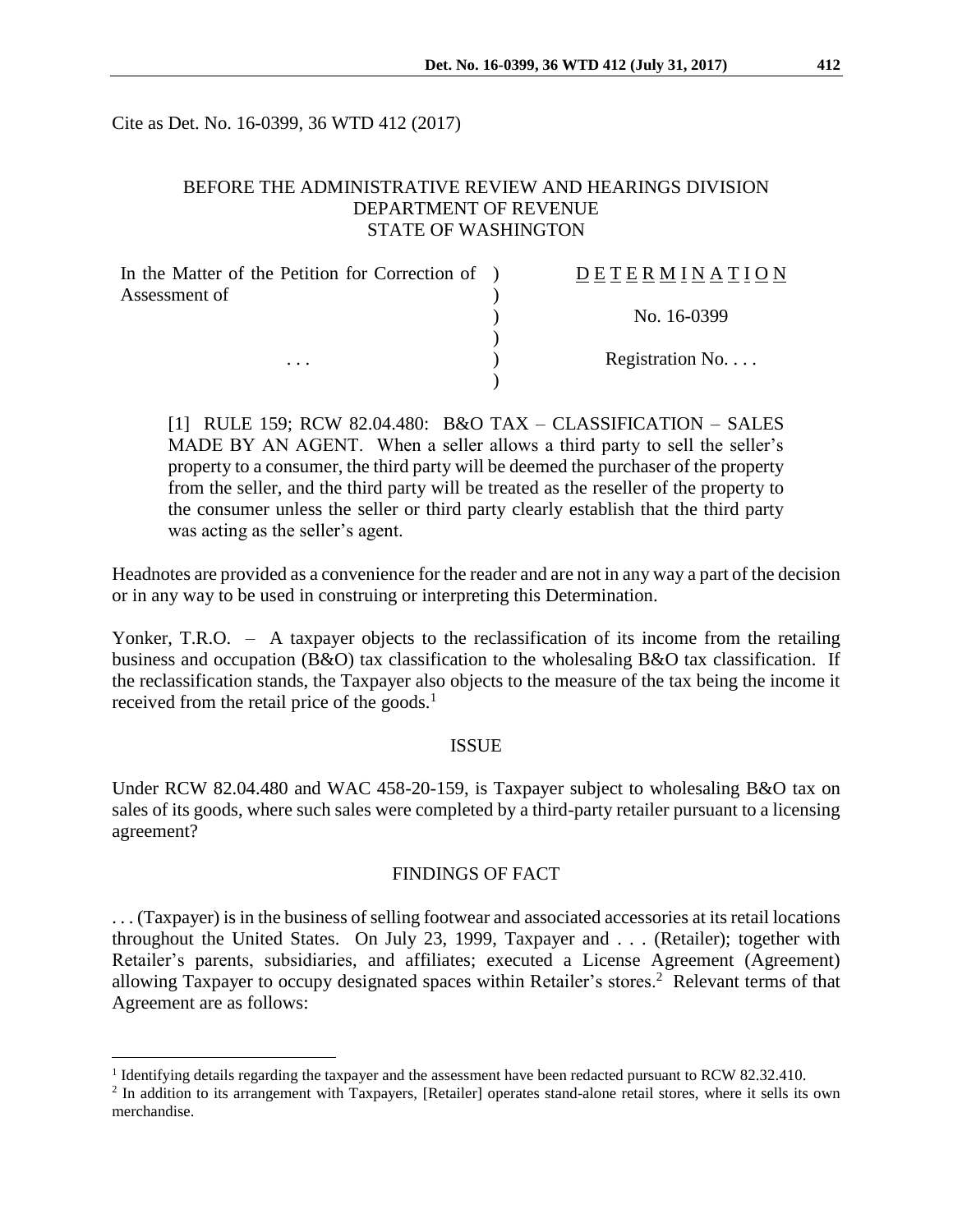- Retailer agrees to grant Taxpayer "the license and privilege to use" licensed space within Retailer's stores. (Section 2.2.)
- The "licensed space" at each store consists of a "selling area" and a "storage area." (Section 2.1.4.)
- The "selling area" means "the ... department ... within each [of Retailer's stores] which shall be used by [Taxpayer]" for certain "permitted uses." (Section 2.1.2.)
- The "storage area" means the area within the stock rooms of each of Retailer's stores where Taxpayer's "goods shall be stored, including the area used for processing deliveries." (Section 2.1.3.)
- The "permitted uses" of the selling area are defined as Taxpayer's "sole and exclusive right to display and sell" certain types of footwear and the "non-exclusive right to sell" other merchandise. (Section 4.1.)
- Taxpayer agrees to pay Retailer an "annual license charge" equal to 13.5 percent of Taxpayer's "net sales" of its merchandise sold in Retailer's stores. (Section 5.2.1.) This annual license charge was the only form of payment that Taxpayer paid to Retailer for all of the benefits Taxpayer received under the Agreement.
- Taxpayer "shall, in its own name and at its own expense employ and staff" the licensed space. (Section 10.2.)
- The proceeds of sales of Taxpayer's merchandise in Retailer's stores shall "be paid by customers directly to [Retailer's] cashiers, and deposited by [Retailer] to [its] own account[s]." (Section 5.4.) Further, all sales of Taxpayer's merchandise "shall be accounted for separately on [Retailer's] cash register or scanning system." (Section. 5.8.)
- Retailer agrees to provide "security" for the licensed space, make their "loss prevention personnel reasonably available" to Taxpayer, and make "reasonable efforts" to work with Taxpayer to control "shrink" of Taxpayer's merchandise in Retailer's stores. (Section 5.10.)
- All of Taxpayer's merchandise located at Retailer's stores "shall be at the sole risk and hazard of [Taxpayer]." (Section 13.3.) Further, "[t] itle to all of [Taxpayer's] property shall remain with [Taxpayer] and shall not be subject to any liability of [Retailer]." (Section 23.1.)
- Taxpayer "is and shall be an independent contractor," and the relationship between Taxpayer and Retailer is specifically "not one of joint venture, partnership, agency, employment, or landlord and tenant and nothing herein contained shall be construed as to create any such relationship between the parties." (Section 23.1.) Further, nothing in the Agreement "shall permit either party to obligate the other party in any way." *Id.*
- [After the sales were completed, Retailer remitted the proceeds to Taxpayer, less a percentage of the sale amount that Retailer kept pursuant to the Agreement.]

Based on the photographs in the record, Taxpayer is identified in Retailer's stores by a sign hanging above the designated "selling area," by signage attached to shelving walls, and by a large sign attached to the exterior of Retailer's stores. Additionally, Taxpayer represented that employees in the designated areas were identified by their name tag as being employees of Taxpayer.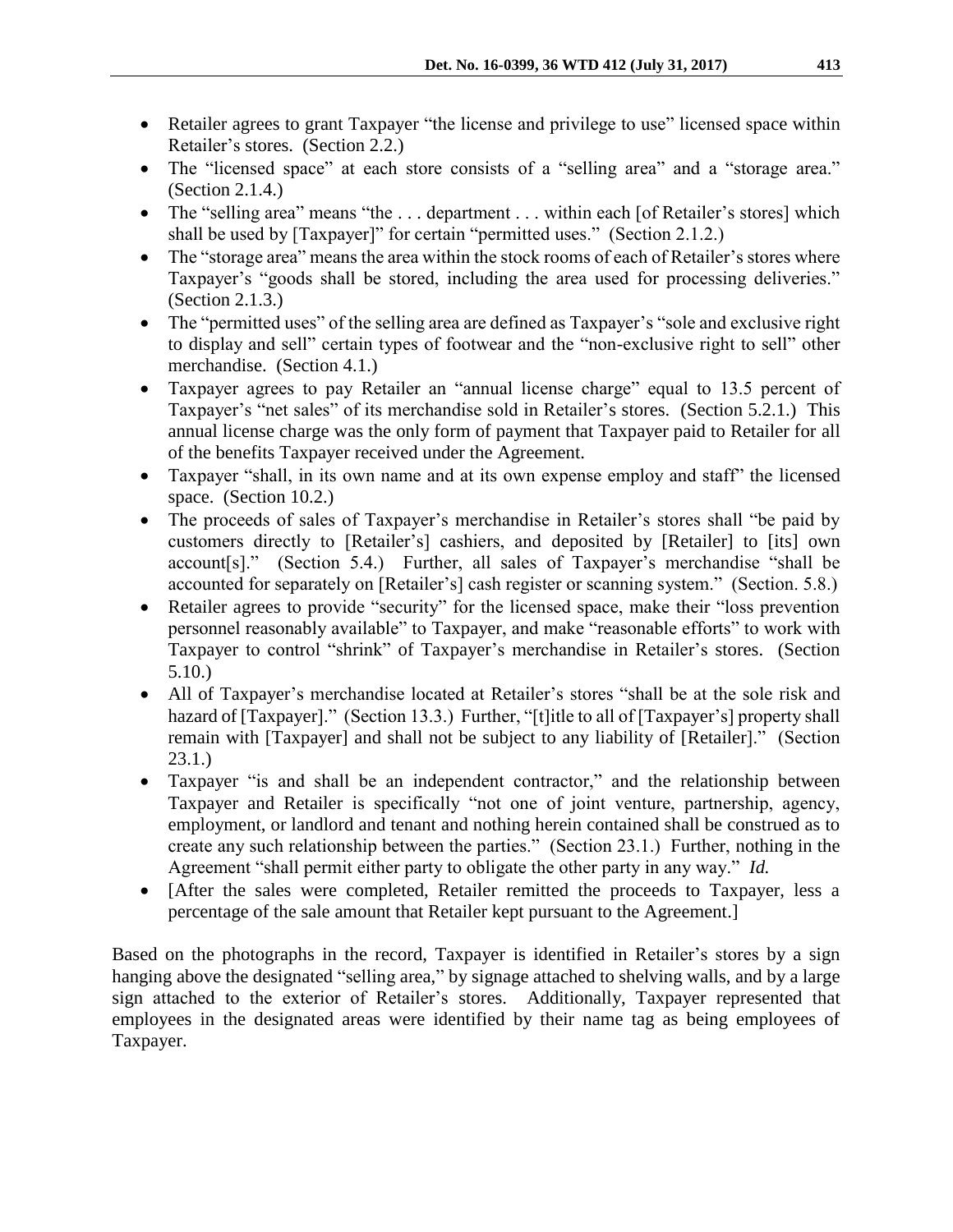A customer who wished to purchase Taxpayer's merchandise at Retailer's stores did so through the following sequential general steps:

- 1. The customer went to Taxpayer's designated "selling area" of Retailer's store to shop for merchandise.
- 2. Taxpayer's employees assisted the customer, as necessary, in making merchandise choices.
- 3. Once the customer chose the merchandise for purchase, the customer took the merchandise from Taxpayer's designated "selling area" to Retailer's cashiers for purchase.
- 4. Retailer's cashiers charged the customer for the purchase and collected payment from the customer, all through Retailer's point-of-sale (POS) system. Retailer's cashiers gave the customer a receipt that contained Retailer's trade name. Taxpayer's name was not identified on the transaction receipts.
- 5. The customer left Retailer's store with the purchased merchandise.

The Department's Audit Division reviewed Taxpayer's business records for the time-period of January 1, 2011, through June 30, 2014 (audit period). During the course of that review, the Audit Division found that the sales amounts for Taxpayer's goods that were sold in Retailer's stores should be reclassified from retailing to wholesaling. On December 24, 2015, as a result of the Audit Division's findings, the Department issued a tax assessment for a total of \$ . . . . Taxpayer sought review of the tax assessment only in relation to the reclassification of Taxpayer B&O tax from retailing to wholesaling, which represented \$ . . . of the tax assessment's total amount.

## ANALYSIS

Washington imposes a B&O tax "for the act or privilege of engaging in business" in this state. RCW 82.04.220(1). The B&O tax measure is "the application of rates against the value of products, gross proceeds of sales, or gross income of the business, as the case may be." *Id.* The rate used is determined by the type of activity in which a taxpayer engaged. *See generally* Chapter 82.04 RCW. There is no dispute that Taxpayer is subject to B&O tax in Washington; however, Taxpayer maintains that it should be subject to retailing B&O tax, as opposed to wholesaling B&O tax, which the Audit Division found.

Retailing B&O tax is levied upon every person engaging in the business of making retail sales. RCW 82.04.250. There is no dispute that the sales by Taxpayer of its merchandise at its standalone stores are subject to retailing B&O tax; however, the sales at issue here occurred at Retailer's store, and were completed by Retailer's cashiers through Retailer's POS system. Only after the sales were completed did Retailer remit the proceeds from those sales to Taxpayer less a percentage of the sale amount that Retailer kept pursuant to the Agreement.

This situation is addressed generally in RCW 82.04.480, "Sales in own name—Sales as agent," which states the following:

(1) Every consignee . . . having either actual or constructive possession of personal property . . . with power to sell such personal property in that person's own name and actually so selling, is deemed the seller of such personal property within the meaning of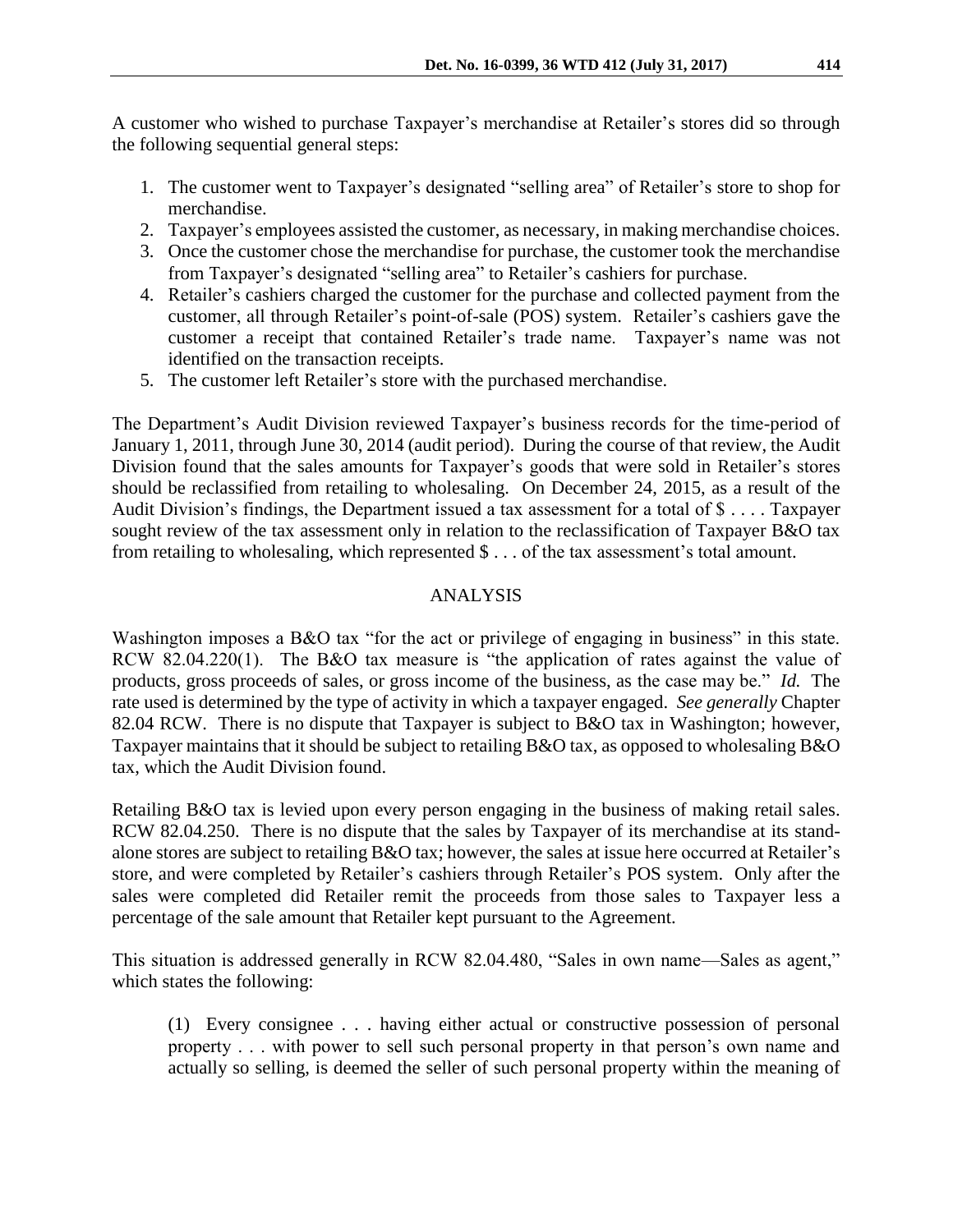[the B&O tax]. Furthermore, the consignor . . . is deemed a seller of such property to the consignee . . . .

(2) The burden is on the taxpayer in every case to establish the fact that the taxpayer is not engaged in the business of making retail sales or wholesale sales but is acting merely as broker or agent in promoting sales for a principal. Such claim will be allowed only when the taxpayer's accounting records are kept in such manner as required by rule by the department.

Thus, under RCW 82.04.480(1), if a "consignee" (1) has "power to sell" personal property, (2) in its "own name," and (3) actually sells such property, that consignee is presumed to be the seller for B&O tax purposes and is liable for B&O tax on such sales. Correspondingly, under the last sentence of RCW 82.04.480(1), the "consignor" is "deemed" the seller of such property to the consignee and liable for B&O tax on the sale of the property to the consignee under either the retailing or wholesaling B&O tax classification, depending on the circumstances. As such, we must first determine as a threshold matter if Retailer is a consignee.

While RCW 82.04.480 does not define "consignee" and "consignor," WAC 458-20-159 (Rule 159), the Department's administrative rule implementing RCW 82.04.480, defines "consignee" as follows:

A consignee, bailee, factor, agent or auctioneer, as used in this ruling, refers to one who has either actual or constructive possession of tangible personal property, the actual ownership of such property being in another . . . . The term "constructive possession" means possession of the power to pass title to tangible personal property of others.

As such, someone is a "consignee" if they meet the following two requirements: (1) they have either actual or constructive possession of tangible personal property, and (2) the tangible personal property is owned by someone else. Because there is no dispute that the merchandise sold here was owned by Taxpayer and not by Retailer, if Retailer also had actual or constructive possession of the merchandise at issue here, then Retailer is a consignee.

As Rule 159 states, constructive possession simply means possession of "the power to pass title to tangible personal property of others." Here, the Agreement makes clear that the proceeds from the sales of Taxpayer's merchandise "shall . . . be paid by customers directly to [Retailer's] cashiers, and deposited by [Retailer] to [its] own account." Once the customers pay for the merchandise through Retailer's cashiers, the customers have "title" to the merchandise. Thus, we conclude that Taxpayer has granted Retailer the power to pass title to the merchandise from Taxpayer to the customers when Retailer's cashiers complete the sale transaction at Retailer's stores. As such, Retailer had constructive possession of the merchandise under Rule 159, and therefore, Retailer qualifies as a "consignee" under Rule 159. It follows, then, that Taxpayer, as the owner of the merchandise, is a "consignor."

As we have concluded that Taxpayer was a "consignor" and Retailer was a "consignee," we address the other elements of RCW 82.04.480(1) and specifically consider whether Retailer (1) had "power to sell" personal property, (2) in its "own name," and (3) actually sold such property.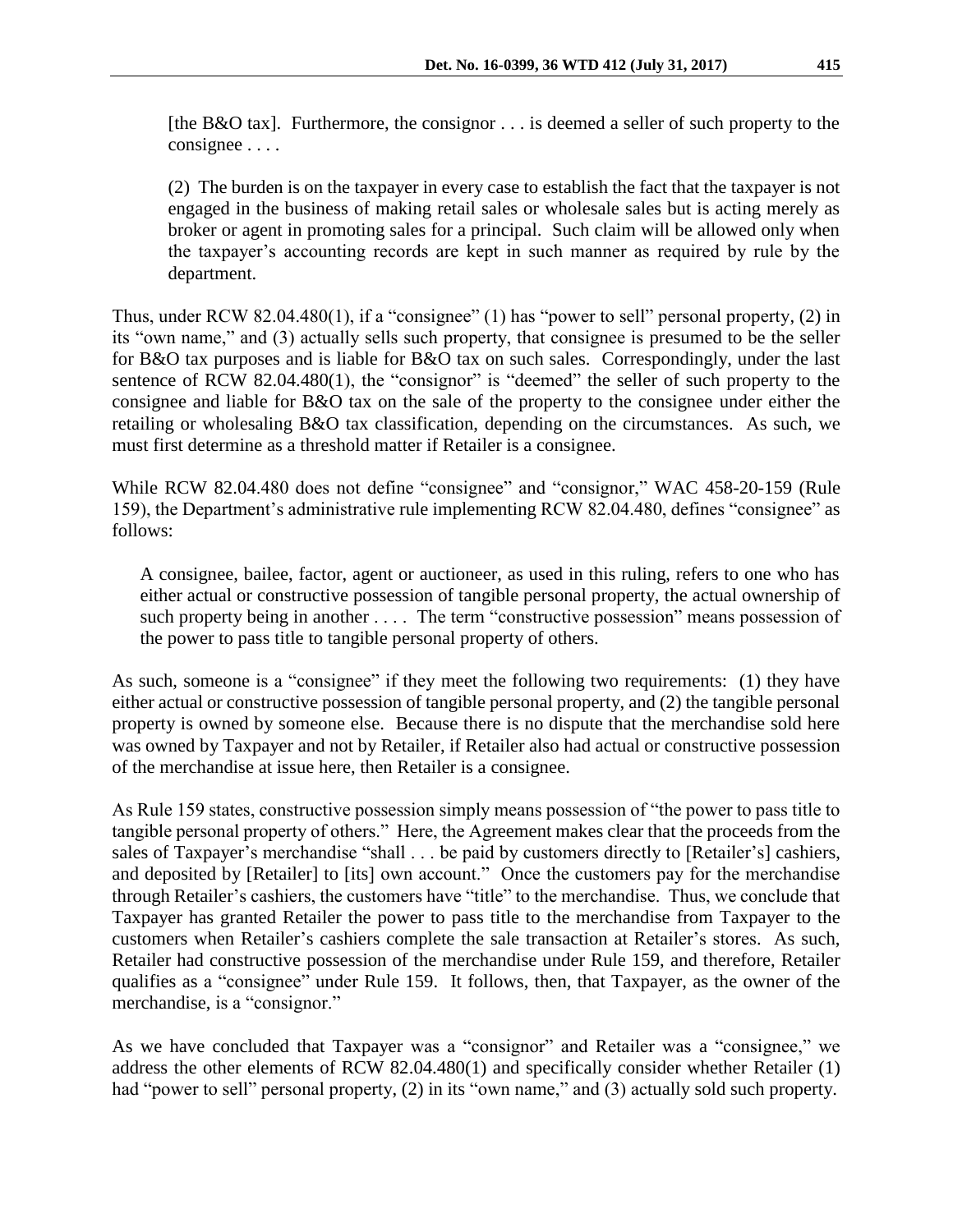Regarding the first element, we have already concluded that Retailer had "power to pass title" to Taxpayer's merchandise sold in Retailer's stores. We conclude that such power is equivalent to "power to sell" Taxpayer's merchandise. Regarding the second element, we conclude that Retailer was authorized to sell the merchandise in its "own name" as the receipts produced from such sales only included Retailer's trade name and contained no reference to Taxpayer. Regarding the final element, there is no dispute that the merchandise was sold through Retailer's cashiers who collected retail sales tax from customers on such sales, and Retailer documented such sales in its records through its POS system; therefore, we conclude that Retailer actually "sold" the merchandise at issue.

Thus, Retailer meets all of the requirements of RCW 82.04.480(1), and is, therefore, presumed to be the "seller" of the merchandise in question to the customers. As the "seller," Retailer is generally liable for retailing B&O tax on such sales pursuant to RCW 82.04.250. Accordingly, as the final sentence of RCW 82.04.480(1) makes clear, Taxpayer "is deemed a seller of such property to the consignee." Since there is no dispute that Retailer did not use the merchandise itself, but sold it to individual customers, Taxpayer is deemed a wholesale seller to Retailer of the merchandise at issue, and is generally liable for wholesaling B&O tax on such sales pursuant to RCW 82.04.270 and RCW 82.04.060(3).

However, under RCW 82.04.480(2), a consignee may avoid both retailing and wholesaling B&O tax liability on the sale of a consignor's merchandise, and the consignor may, correspondingly, be liable for retailing B&O tax as opposed to wholesaling B&O tax.<sup>3</sup> This is so if the consignee or consignor can prove that the consignee was "acting merely as broker or agent" for the consignor, and the consignee's "accounting records are kept" in accordance with the Department's rule. *Id.*; *see also* Det. No. 08-0301, 28 WTD 68 (2009) ("Sellers of property are taxable on that activity unless they meet their statutory burden of proving that their status was something other than that of seller."). As such, we must determine whether Taxpayer has met its burden of proving that Retailer was merely acting as Taxpayer's agent and met the other requirements under Rule 159 in order to reclassify Taxpayer's B&O tax classification from wholesaling to retailing.

Rule 159 addresses when a person is acting merely as an agent for a consignor:

 $\overline{a}$ 

Any person who claims to be acting merely as agent or broker in promoting sales for a principal . . . will have such claim recognized only **when the contract or agreement between such persons clearly establishes the relationship of principal and agent** and when the following conditions are complied with:

- (1) The books and records of the broker or agent show the transactions were made in the name and for the account of the principal, and show the name of the actual owner of the property for whom the sale was made . . . .
- (2) The books and records show the amount of gross sales, the amount of commissions and any other incidental income derived by the broker or agent from such sales.

<sup>3</sup> We note that depending on the specific facts of the case, a consignee may still be liable for service and other B&O tax on any commissions it received from the consignor.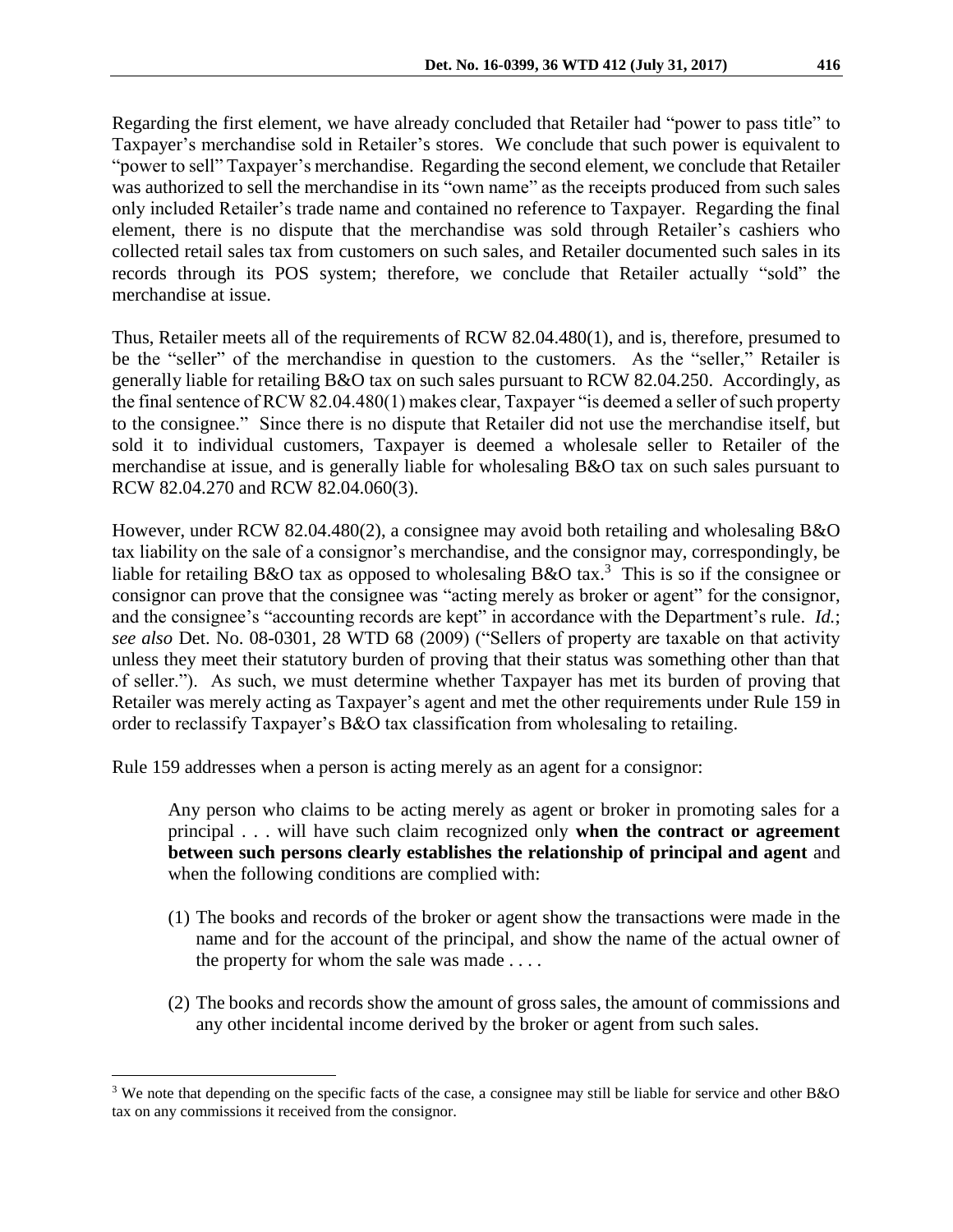(Emphasis added.)

Therefore, we must look to the Agreement to determine if that document "clearly establishes the relationship of principal and agent."

We conclude that the Agreement does not "clearly establish the relationship of principal and agent" as required under Rule 159. The Agreement specifically states the following:

The relationship between [Taxpayers] and [ . . . Company] **is not one of** . . . **agency**, employment, or landlord and tenant and nothing herein contained shall be construed as to create any such relationship between the parties hereto. Nothing in this [Agreement] shall permit either party to obligate the other party in any way.

Thus, the Agreement does not "clearly establish" an agency relationship. Indeed, its language expressly states the precise opposite, that the Agreement "is not" one of agency.

Taxpayer points to the [Washington Supreme Court] decision, [*Rho, Co., Inc. v. Dep't of Revenue*, 113 Wn.2d 561, 782 P.2d 986 (1989)], which states that "determination of an agency relationship is not controlled by the manner in which the parties contractually describe their relationship." [*Rho,* 113 Wn.2d at 570.] While Taxpayer's argument under *Rho* is correct in the case of general agency law, *Rho* specifically recognized the distinct analysis of agency required under Rule 159:

We note that Washington's tax regulations have placed additional restrictions on the definition of "agent" at least for one category of taxpayers. Taxpayers who buy and sell tangible personal property on behalf of another will not be treated as agents **unless they have a contract expressly creating an agency relationship** and their records indicate that the transactions were entered into in the name of the principal. WAC 458-20-159.

(Emphasis added). *Rho*, 113 Wn.2d at 573, n.6. As such, the Washington Supreme Court has recognized that, at least for consignment situations under Rule 159, the required agency relationship must be "expressly" included in the contract at issue. Because the Agreement here contains no such express language and expressly declares the opposite, we conclude Taxpayer has failed to prove the existence of an agency relationship between it and Retailer as required under RCW 82.04.480(2) and Rule 159.

Based on the fact that the Agreement does not "clearly establish" an agency relationship between Taxpayer and Retailer, we conclude that the Audit Division properly assessed wholesaling B&O tax on the sales of Taxpayer's merchandise at Retailer's stores.

Taxpayer also argued on review that if the sales of its merchandise at Retailer's stores subject Taxpayer to wholesaling B&O tax liability instead of retailing B&O tax, then the Department must provide guidance on [what] the proper sale amount should be used to calculate the tax liability. In other words, if the Department is going to "deem" Taxpayer to have sold the merchandise in question to Retailer, then Taxpayer argues that some wholesale amount, as opposed to the retail sale amount evident through Retailer's POS system, should be used to calculate Taxpayer's tax liability.